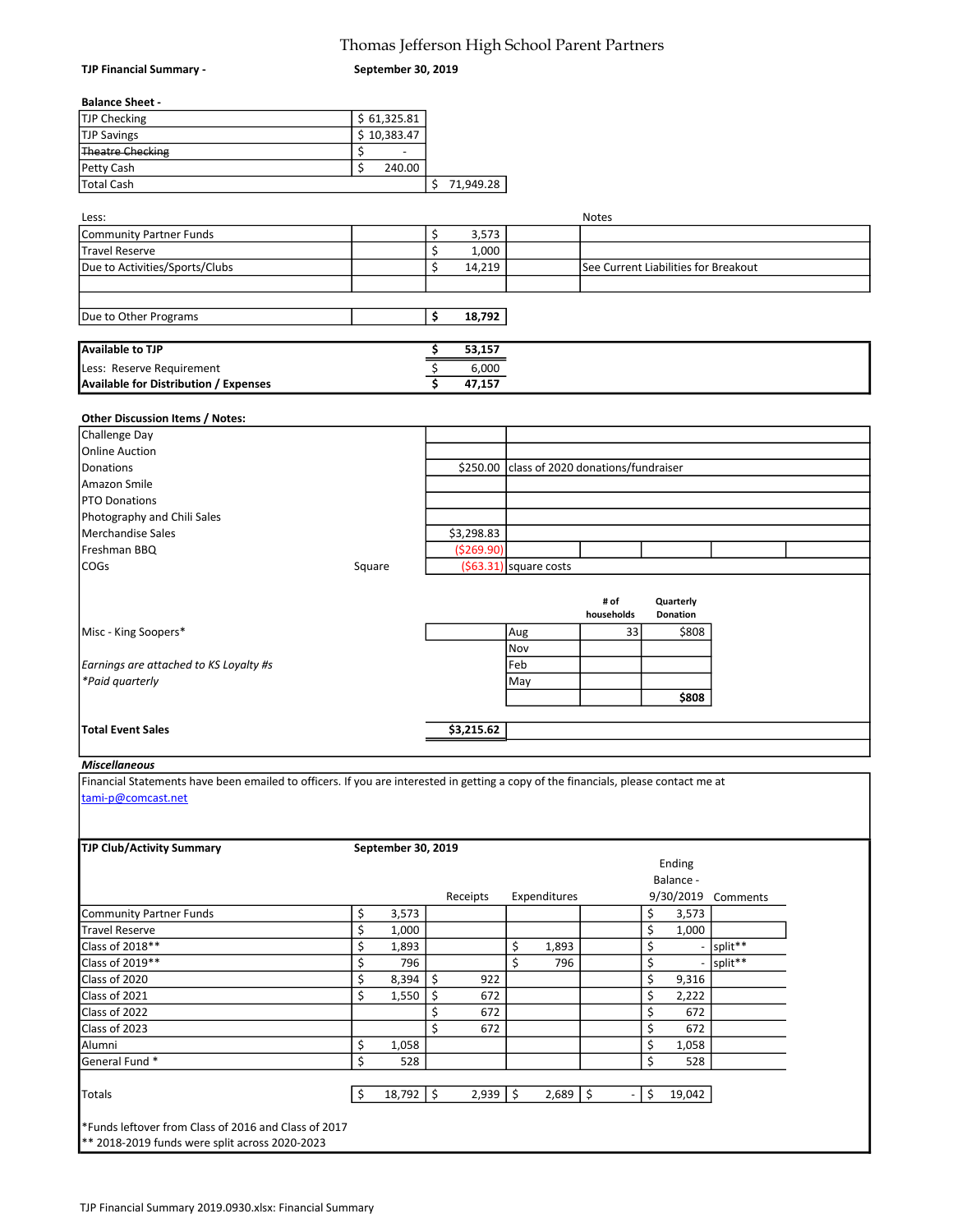### Thomas Jefferson High School Parent Partners

September 30, 2019

|                         |   |               |           |     |              |   |    | Ending     |                |
|-------------------------|---|---------------|-----------|-----|--------------|---|----|------------|----------------|
|                         |   |               |           |     |              |   |    | Balance -  |                |
|                         |   |               | Receipts  |     | Expenditures |   |    | 09/30/2019 | Comments       |
| Community Partner Funds | ╰ | 3,573         |           |     |              |   |    | 3,573      |                |
| <b>Travel Reserve</b>   |   | 1,000         |           |     |              |   |    | 1,000      |                |
| Class of 2018**         |   | 1,893         |           | Ś   | 1,893        |   | \$ |            | $-$ split $**$ |
| Class of 2019**         |   | 796           |           | Ĭ,  | 796          |   |    |            | $-$ split **   |
| Class of 2020           |   | 8,394         | 922<br>-Ś |     |              |   | Ś  | 9,316      |                |
| Class of 2021           |   | 1,550         | 672       |     |              |   |    | 2,222      |                |
| Class of 2022           |   |               | 672       |     |              |   |    | 672        |                |
| Class of 2023           |   |               | 672       |     |              |   |    | 672        |                |
| Alumni                  |   | 1,058         |           |     |              |   |    | 1,058      |                |
| General Fund *          | ≥ | 528           |           |     |              |   | \$ | 528        |                |
|                         |   |               |           |     |              |   |    |            |                |
| <b>Totals</b>           |   | $18,792$   \$ | 2,939     | -\$ | $2,689$   \$ | ٠ | Ś  | 19,042     |                |
|                         |   |               |           |     |              |   |    |            |                |

\*Funds leftover from Class of 2016 and Class of 2017

TJP Club/Activity Summary